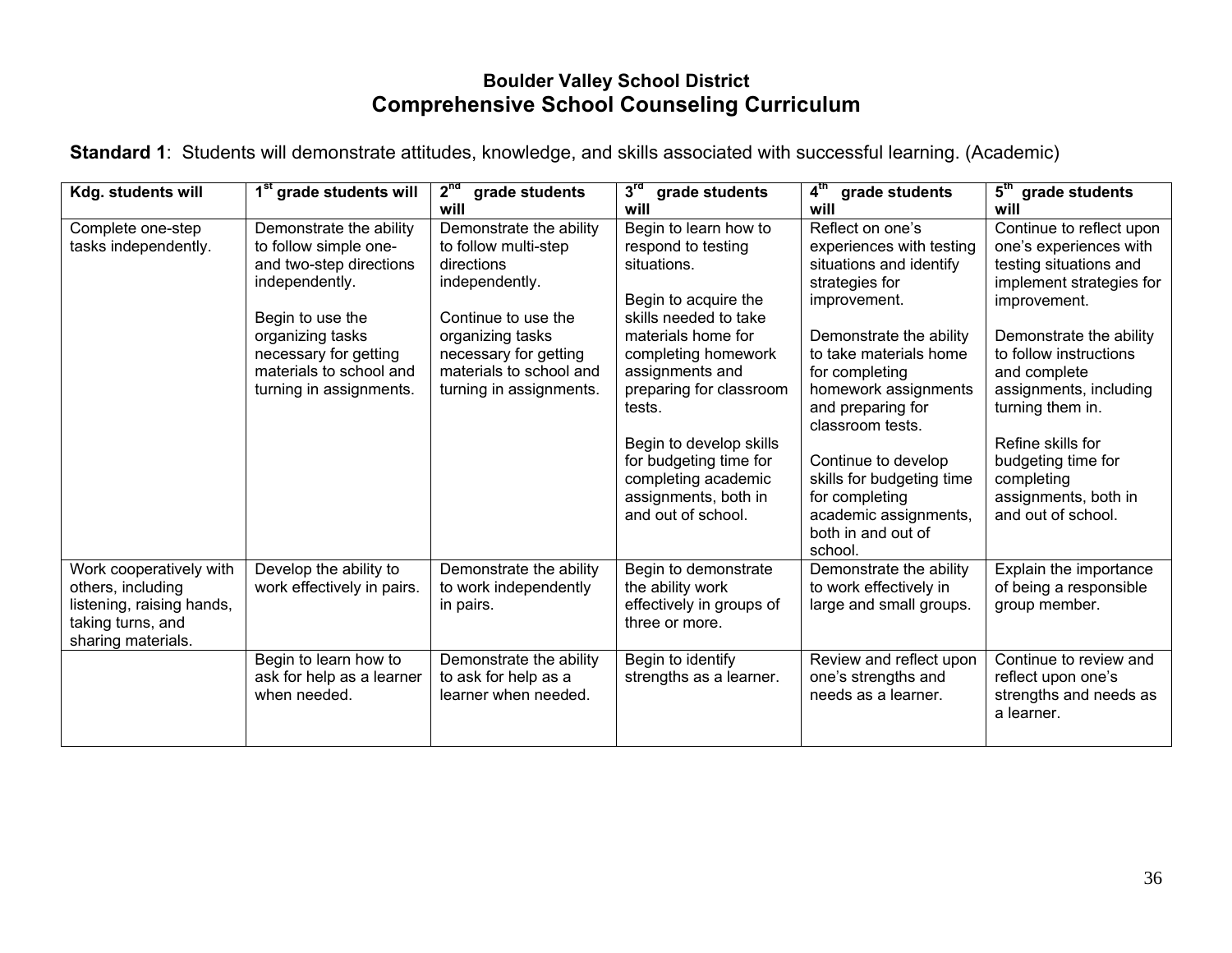**Standard 2:** Students will graduate with the academic preparation that allows them to choose from a wide range of post-secondary options, including college. (Academic)

| Kdg. students will    | 1 <sup>st</sup> grade students will | 2 <sup>nd</sup><br>grade students | 3 <sup>rd</sup><br>grade students | 4 <sup>th</sup><br>grade students | 5 <sup>th</sup><br>grade students |
|-----------------------|-------------------------------------|-----------------------------------|-----------------------------------|-----------------------------------|-----------------------------------|
|                       |                                     | will                              | will                              | will                              | will                              |
| Emphasize learning in | Emphasize learning in               | Emphasize learning in             | Set and report progress           | Continue to set and               | Demonstrate the ability           |
| the other standards.  | the other standards.                | the other standards.              | on one academic                   | report progress on one            | to set two short-term             |
|                       |                                     |                                   | improvement goal.                 | academic improvement              | academic goals.                   |
|                       |                                     |                                   |                                   | goal.                             |                                   |
|                       |                                     |                                   | Develop positive                  |                                   | Identify potential                |
|                       |                                     |                                   | expectations regarding            | Develop strategies for            | challenges associated             |
|                       |                                     |                                   | one's educational                 | selecting appropriate             | with transition to middle         |
|                       |                                     |                                   | future.                           | academic goals.                   | school and develop a              |
|                       |                                     |                                   |                                   |                                   | tentative plan for                |
|                       |                                     |                                   |                                   | Begin to develop                  | addressing them.                  |
|                       |                                     |                                   |                                   | awareness of and                  |                                   |
|                       |                                     |                                   |                                   | aspirations for future            | Continue to develop               |
|                       |                                     |                                   |                                   | educational                       | awareness of and                  |
|                       |                                     |                                   |                                   | opportunities.                    | aspirations for future            |
|                       |                                     |                                   |                                   |                                   | educational                       |
|                       |                                     |                                   |                                   |                                   | opportunities.                    |

**Standard 3**: Students will demonstrate the ability to investigate the world of work and to make informed career decisions. (Career)

| Kdg. students will         | 1 <sup>st</sup> grade students will | $2^{\text{nd}}$<br>grade students | $3^{\text{rd}}$<br>grade students | $4^{\text{th}}$<br>grade students | 5 <sup>th</sup> grade students |
|----------------------------|-------------------------------------|-----------------------------------|-----------------------------------|-----------------------------------|--------------------------------|
|                            |                                     | will                              | will                              | will                              | will                           |
| Begin to identify the      | Begin to identify the               | Begin to identify the             | Identify effective                | Begin to learn the                | Continue to learn the          |
| roles of various           | various roles one has               | differences in one's              | behaviors associated              | behaviors associated              | behaviors associated           |
| members of the school      | (e.g., friend, child,               | personal roles.                   | with the variety of one's         | with being an effective           | with being an effective        |
| community.                 | student, etc.).                     |                                   | personal roles.                   | leader in school.                 | leader in school.              |
| Identify careers of        | Begin to identify a                 | Begin to develop an               | Continue to develop an            | Begin to relate personal          | Continue to relate             |
| community helpers          | variety of occupations.             | awareness of the kinds            | awareness of the kinds            | interests, hobbies, and           | personal interests,            |
| (e.g., firefighter, police |                                     | of things people in a             | of things people do in a          | academic abilities to             | hobbies, and academic          |
| officer, etc.).            |                                     | variety of occupations            | variety of occupations.           | different careers.                | abilities to different         |
|                            |                                     | do.                               |                                   |                                   | careers.                       |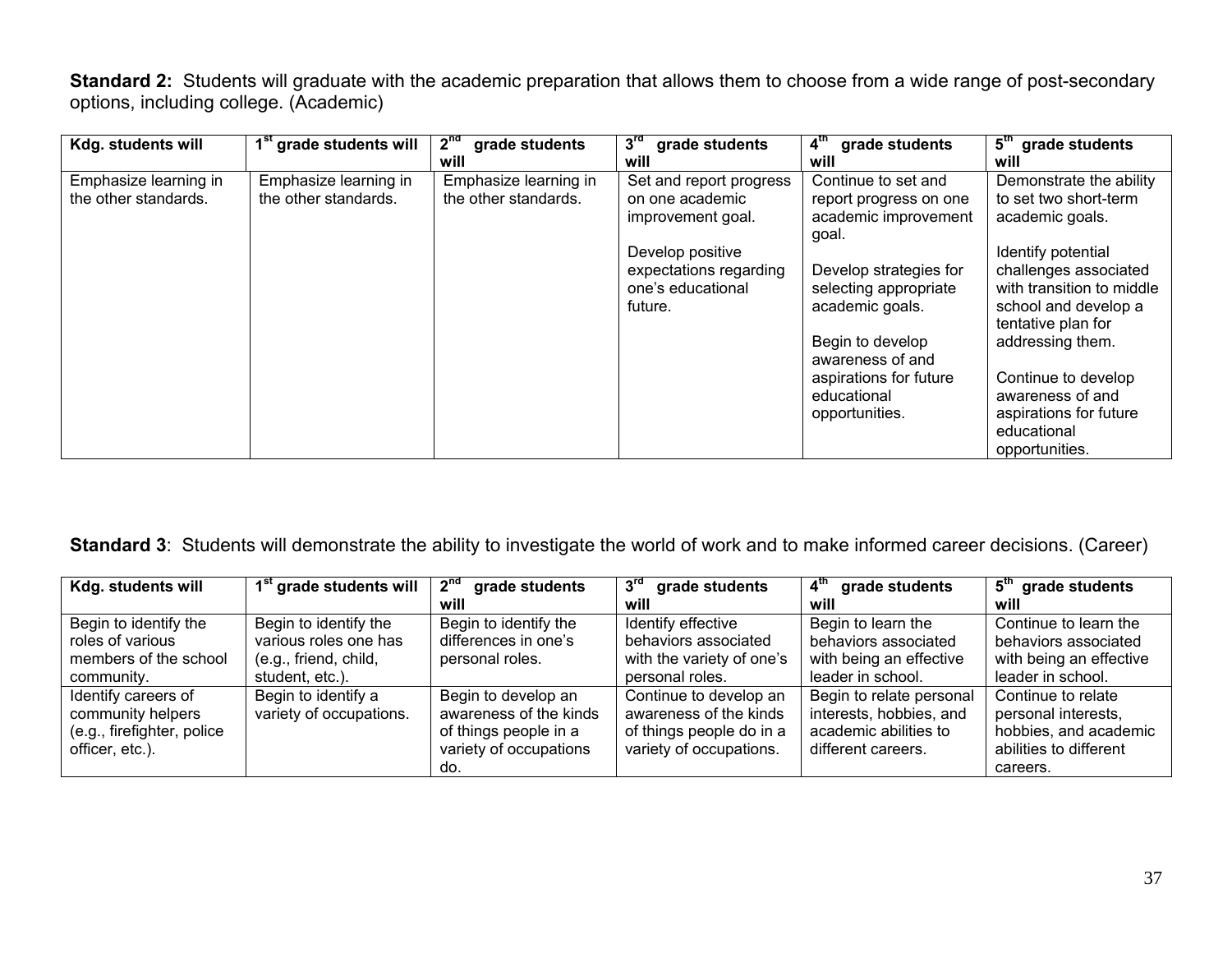**Standard 4:** Students will understand the relationship between personal qualities, education and training, and the world of work. (Career)

| Kdg. students will      | 1 <sup>st</sup> grade students will | 2 <sup>nd</sup><br>grade students | 3 <sup>rd</sup><br>grade students | 4 <sup>th</sup><br>grade students | 5 <sup>th</sup><br>grade students |
|-------------------------|-------------------------------------|-----------------------------------|-----------------------------------|-----------------------------------|-----------------------------------|
|                         |                                     | will                              | will                              | will                              | will                              |
| Begin to identify tasks | Continue to identify                | Continue to identify              | Describe school tasks             |                                   |                                   |
| associated with one's   | tasks associated with               | tasks associated with             | that are similar to skills        |                                   |                                   |
| job as a student.       | one's job as a student.             | one's job as a student.           | essential for job                 |                                   |                                   |
|                         |                                     |                                   | success.                          |                                   |                                   |
|                         |                                     |                                   | Describe how current              | Develop an awareness              | Develop understanding             |
|                         |                                     |                                   | learning relates to work          | of the importance of              | of the importance of              |
|                         |                                     |                                   | and how reading,                  | learning, practice, and           | learning, practice, and           |
|                         |                                     |                                   | writing, and                      | effort.                           | effort.                           |
|                         |                                     |                                   | mathematics are                   |                                   |                                   |
|                         |                                     |                                   | fundamental to success            | Describe the                      | Develop understanding             |
|                         |                                     |                                   | in life.                          | importance of personal            | of how work helps to              |
|                         |                                     |                                   |                                   | qualities such as                 | achieve personal                  |
|                         |                                     |                                   |                                   | dependability,                    | success.                          |
|                         |                                     |                                   |                                   | promptness, and getting           |                                   |
|                         |                                     |                                   |                                   | along with others to              |                                   |
|                         |                                     |                                   |                                   | getting and keeping               |                                   |
|                         |                                     |                                   |                                   | jobs.                             |                                   |

**Standard 5:** Students will demonstrate the knowledge and interpersonal skills to help them understand and respect self and others. (Personal/Social)

| Kdg. students will                                                                                 | 1 <sup>st</sup> grade students will                                                                   | 2 <sup>nd</sup><br>grade students                                       | 3 <sup>rd</sup><br>grade students                                                                        | 4 <sup>tn</sup><br>grade students                               | $5^{\text{th}}$<br>grade students                                              |
|----------------------------------------------------------------------------------------------------|-------------------------------------------------------------------------------------------------------|-------------------------------------------------------------------------|----------------------------------------------------------------------------------------------------------|-----------------------------------------------------------------|--------------------------------------------------------------------------------|
|                                                                                                    |                                                                                                       | will                                                                    | will                                                                                                     | will                                                            | will                                                                           |
| Begin to develop a<br>common understanding<br>of the meaning of<br>respect for self and<br>others. | Continue to develop a<br>common understanding<br>of the meaning of<br>respect for self and<br>others. | Begin to recognize and<br>respect individual<br>differences and roles.  | Continue to develop<br>and begin to<br>demonstrate respect for<br>individual differences<br>and roles.   | Demonstrate respect for<br>individual differences<br>and roles. | Continue to<br>demonstrate respect for<br>individual differences<br>and roles. |
|                                                                                                    |                                                                                                       | Begin to recognize and<br>describe positive<br>characteristics of self. | Begin to recognize<br>personal strengths and<br>assets.<br>Begin to recognize how<br>one is perceived by | Continue to recognize<br>personal strengths and<br>assets.      | Continue to recognize<br>personal strengths and<br>assets.                     |
|                                                                                                    |                                                                                                       |                                                                         | others.                                                                                                  |                                                                 |                                                                                |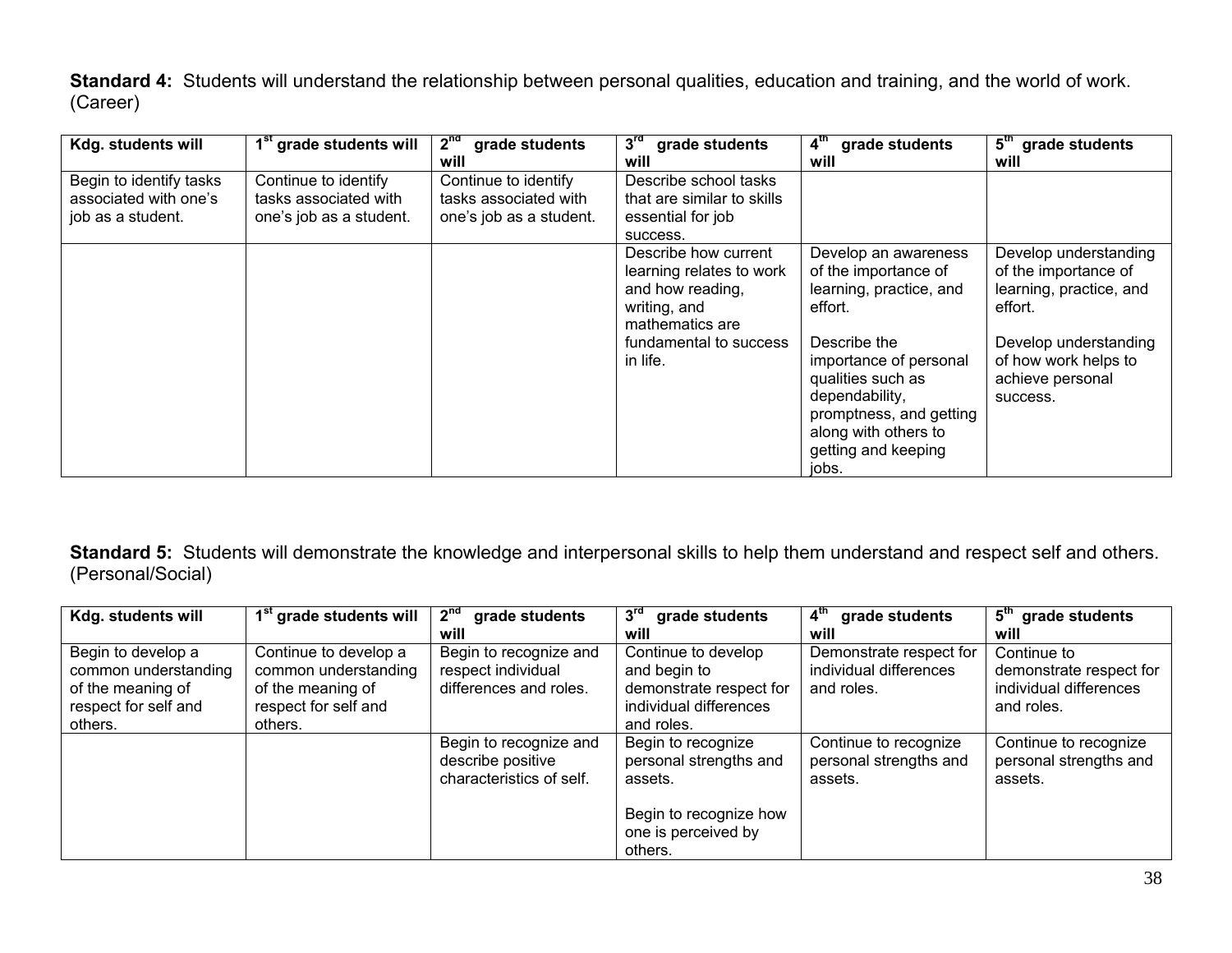| Begin to learn how to<br>express feelings<br>appropriately.<br>Begin to recognize<br>basic emotions as<br>expressed by self and<br>others. | Continue to learn how<br>to express feelings<br>appropriately.<br>Recognize basic<br>emotions as expressed<br>by self and others.<br>Begin to identify<br>situations and events<br>that arouse strong<br>emotional responses. | Recognize a variety of<br>emotions and develop<br>strategies for<br>appropriately managing<br>them.<br>Begin to develop<br>awareness of how one's<br>behaviors affect the<br>feelings and actions of<br>others.<br>Begin to demonstrate<br>the ability to respond to<br>feelings of others<br>appropriately. | Begin to demonstrate<br>effective strategies for<br>managing feelings.<br>Continue to develop<br>awareness of how one's<br>behaviors affect the<br>feelings and actions of<br>others.<br>Continue to<br>demonstrate the ability<br>to respond to feelings of<br>others appropriately. | Demonstrate and<br>expand strategies for<br>productively managing<br>one's feelings.                                                         | Continue to<br>demonstrate and<br>expand strategies for<br>productively managing<br>one's feelings.                                                                  |
|--------------------------------------------------------------------------------------------------------------------------------------------|-------------------------------------------------------------------------------------------------------------------------------------------------------------------------------------------------------------------------------|--------------------------------------------------------------------------------------------------------------------------------------------------------------------------------------------------------------------------------------------------------------------------------------------------------------|---------------------------------------------------------------------------------------------------------------------------------------------------------------------------------------------------------------------------------------------------------------------------------------|----------------------------------------------------------------------------------------------------------------------------------------------|----------------------------------------------------------------------------------------------------------------------------------------------------------------------|
| Begin to develop a<br>sense of classroom and<br>school community.                                                                          | Continue to develop a<br>sense of classroom and<br>school community.                                                                                                                                                          |                                                                                                                                                                                                                                                                                                              | Begin to develop<br>awareness of personal<br>behaviors that<br>contribute to the<br>classroom community.                                                                                                                                                                              | Recognize behaviors in<br>self and others that<br>positively or negatively<br>impact a sense of<br>school community.                         | Demonstrate behaviors<br>that foster a positive<br>sense of classroom and<br>school community.                                                                       |
| Begin to recognize<br>situations involving<br>conflict and how to<br>respond using positive<br>choices.                                    | Continue to recognize<br>situations involving<br>conflict and how to<br>respond using positive<br>choices.                                                                                                                    | Begin to demonstrate,<br>with adult assistance,<br>conflict resolution skills<br>in situations involving<br>peers.                                                                                                                                                                                           | Demonstrate<br>independently conflict<br>resolution skills in<br>situations involving<br>peers.                                                                                                                                                                                       | Begin to develop skills<br>for resolving conflicts<br>with adults.<br>Expand and strengthen<br>skills for resolving<br>conflicts with peers. | Demonstrate<br>appropriate skills for<br>constructively resolving<br>conflicts with adults.<br>Demonstrate expanded<br>skills for resolving<br>conflicts with peers. |
| Begin to understand the<br>difference between<br>tattling and telling.                                                                     | Acknowledge and<br>understand the<br>difference between<br>tattling and telling.                                                                                                                                              | Continue to<br>acknowledge and<br>understand the<br>difference between<br>tattling and telling.                                                                                                                                                                                                              | Review and expand<br>one's understanding of<br>the difference between<br>tattling and telling.                                                                                                                                                                                        |                                                                                                                                              |                                                                                                                                                                      |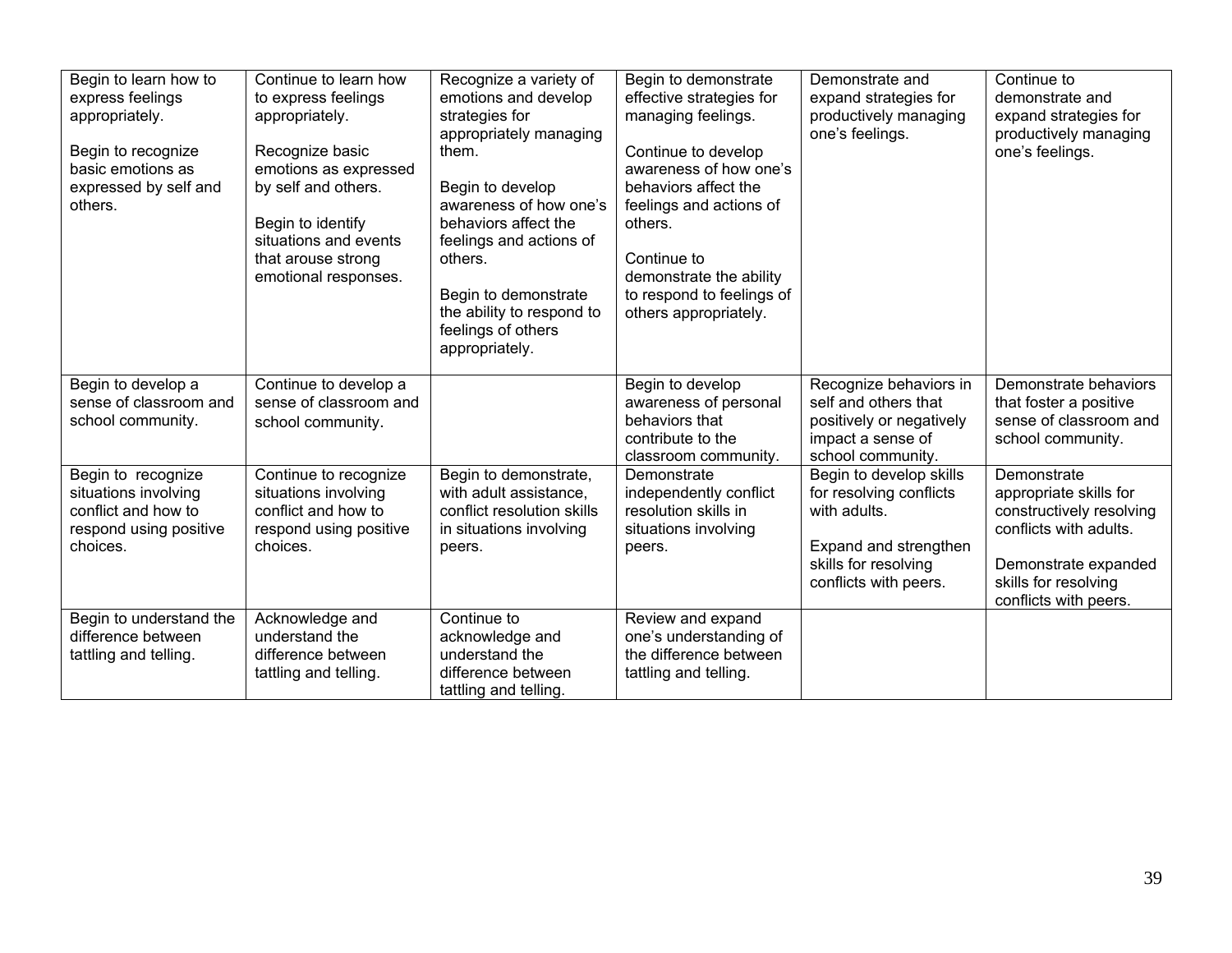**Standard 6:** Students will demonstrate the knowledge and skills necessary to make decisions, set goals, and take action to achieve goals. (Personal/Social)

| Kdg. students will                                                              | 1 <sup>st</sup> grade students will                                    | 2 <sup>nd</sup><br>grade students                                                                        | $3^{\mathsf{ra}}$<br>grade students                                                                   | 4 <sup>tn</sup><br>grade students                                                                                                        | $5^{\rm m}$<br>grade students                                                                                                                               |
|---------------------------------------------------------------------------------|------------------------------------------------------------------------|----------------------------------------------------------------------------------------------------------|-------------------------------------------------------------------------------------------------------|------------------------------------------------------------------------------------------------------------------------------------------|-------------------------------------------------------------------------------------------------------------------------------------------------------------|
|                                                                                 |                                                                        | will                                                                                                     | will                                                                                                  | will                                                                                                                                     | will                                                                                                                                                        |
| Begin to develop an<br>awareness of making<br>positive and negative<br>choices. | Expand their awareness<br>of making positive and<br>negative choices.  | Begin to identify typical<br>school-related social<br>and behavioral<br>decisions.                       | Identify alternative<br>responses to typical<br>social and behavioral<br>school-related<br>decisions. | Develop an awareness<br>of the steps involved in<br>a decision-making<br>model.<br>Recognize that all<br>decisions have<br>alternatives. | Demonstrate an<br>awareness of the<br>steps involved in a<br>decision-making<br>model.<br>Continue to recognize<br>that all decisions have<br>alternatives. |
|                                                                                 | Begin to develop an<br>awareness of the<br>consequences of<br>choices. | Begin to understand the<br>consequences of one's<br>choices in the<br>classroom and school<br>community. | Demonstrate<br>understanding of the<br>consequences of<br>choices and actions.                        | Describe how personal<br>beliefs and attitudes<br>affect decision making.                                                                | Continue to describe<br>how personal beliefs<br>and attitudes affect<br>decision making.                                                                    |

## **Standard 7:** Students will understand how interpersonal skills and knowledge enhance personal safety. (Personal/Social)

| Kdg. students will     | 1 <sup>st</sup> grade students will | 2 <sup>nd</sup><br>grade students | $3^{\text{rd}}$<br>grade students | 4 <sup>th</sup><br>grade students | 5 <sup>tn</sup><br>grade students |
|------------------------|-------------------------------------|-----------------------------------|-----------------------------------|-----------------------------------|-----------------------------------|
|                        |                                     | will                              | will                              | will                              | will                              |
| Begin to identify when | Identify when telling an            | Identify age-appropriate          | Demonstrate strategies            | Continue to                       | Continue to                       |
| telling an adult is    | adult is necessary to               | situations that require           | for getting adult support         | demonstrate strategies            | demonstrate strategies            |
| necessary to keep self | keep self or others safe            | adult support to                  | to maintain the safety of         | for getting adult support         | for getting adult support         |
| or others safe and     | and unhurt.                         | maintain the safety of            | self and others.                  | to maintain the safety of         | to maintain the safety of         |
| unhurt.                |                                     | self and others.                  |                                   | self and others.                  | self and others.                  |
|                        |                                     |                                   | Begin to develop an               |                                   |                                   |
|                        |                                     |                                   | awareness of using the            | Recognize a variety of            | Continue to recognize a           |
|                        |                                     |                                   | internet safely.                  | potential internet                | variety of potential              |
|                        |                                     |                                   |                                   | dangers.                          | internet dangers.                 |
| Begin to recognize     | Begin to identify                   | Demonstrate                       | Demonstrate age-                  | Demonstrate age-                  | Demonstrate age-                  |
| appropriate and        | appropriate and                     | appropriate strategies            | appropriate strategies            | appropriate strategies            | appropriate strategies            |
| inappropriate physical | inappropriate physical              | for responding to                 | for responding to                 | for responding to                 | for responding to                 |
| contact.               | contact and strategies              | inappropriate physical            | inappropriate physical            | inappropriate physical            | inappropriate physical            |
|                        | for responding.                     | contact.                          | contact.                          | contact.                          | contact.                          |